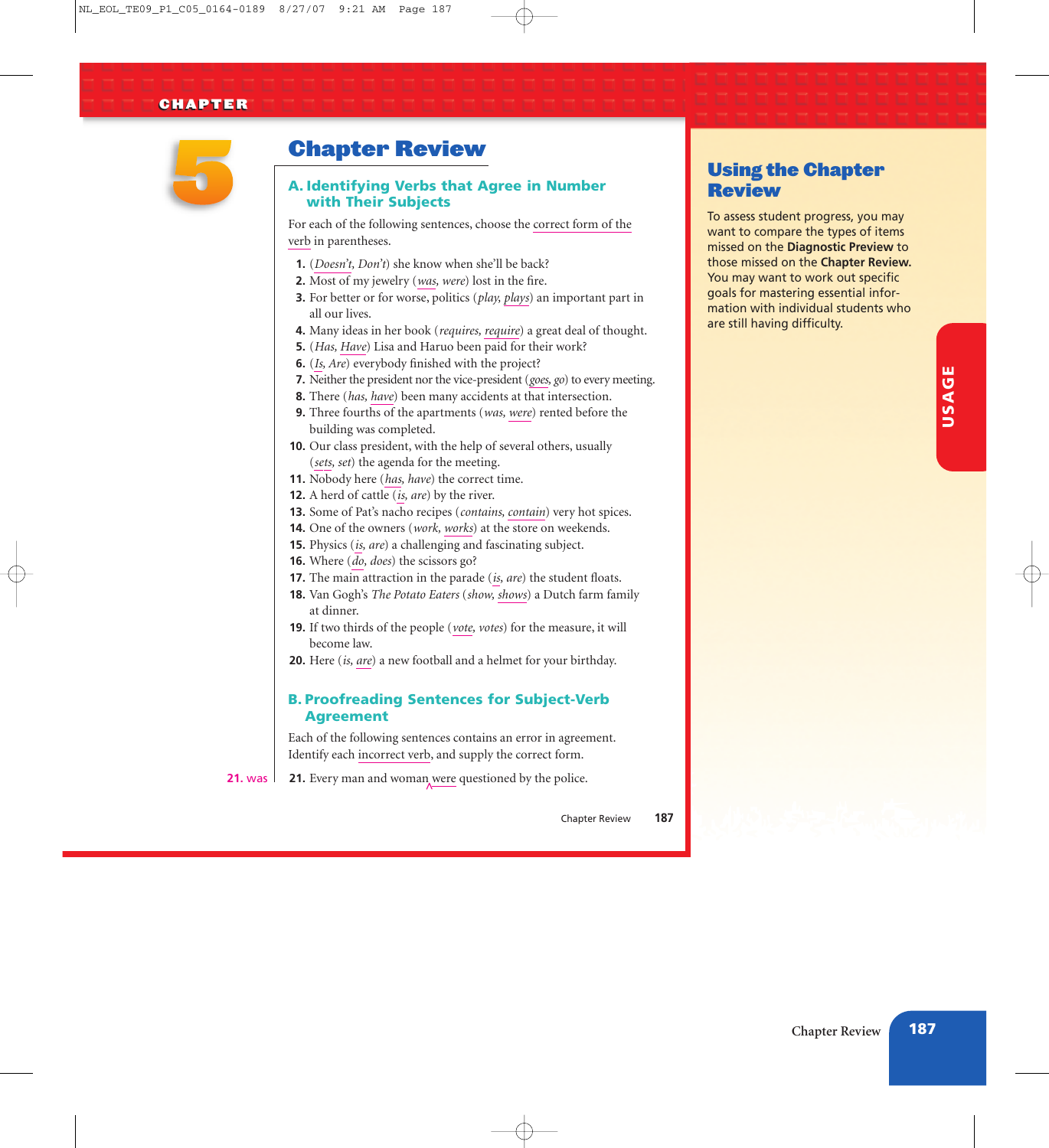| <b>22. was</b>   | 22. The pile of papers were scattered by the wind.                                      |
|------------------|-----------------------------------------------------------------------------------------|
| <b>23.</b> her   | 23. Each of the girls brought, their own tennis balls.                                  |
| <b>24.</b> are   | 24. Some of the sheep from that flock is lost.                                          |
| 25. doesn't      | 25. Your explanation don't really help that much.                                       |
| 26. is           | 26. Most of the poetry are in English.                                                  |
| <b>27.</b> was   | 27. Each of the students, were happy the exam was over.                                 |
| <b>28.</b> has   | 28. Many a student have been grateful for being in Ms. Makowski's                       |
|                  | history class.                                                                          |
| 29. his or her   | 29. Someone forgot, their umbrella.                                                     |
| <b>30.</b> are   | 30. Either Bill or his uncles is waiting downstairs.                                    |
|                  |                                                                                         |
|                  | <b>C. Identifying Antecedents and</b><br><b>Writing Pronouns</b>                        |
|                  | Each of the following sentences contains a blank where a pronoun                        |
|                  | should be. Complete each sentence by writing a pronoun that agrees                      |
|                  | with its antecedent. Identify the antecedent.                                           |
|                  |                                                                                         |
| <b>31. they</b>  | 31. Uncle Harry and Aunt Nell said that ____ would be happy to                          |
|                  | contribute to the silent auction.                                                       |
| <b>32.</b> him   | <b>32.</b> Can I have Trevor's phone number, so that I can tell _____ about             |
|                  | the ceremony?                                                                           |
| 33. its          | 33. Every horse in the stable had ______ own bucket of oats.                            |
| <b>34.</b> his   | 34. Louis Pasteur, the great French scientist, made _____ first                         |
|                  | scientific discovery at the age of 26.                                                  |
| <b>35. she</b>   | 35. Teresa or Sandra will go to the airport early so that _____ will be                 |
|                  | sure to meet Jorge's plane.                                                             |
| <b>36.</b> they  | 36. Patsy and Debbie will be late because ____ forgot the appoint-                      |
|                  | ment.                                                                                   |
| <b>37.</b> his   | <b>37.</b> Neither of the men changed <u>equal</u> mind on the issue.                   |
| <b>38. their</b> | 38. Because of the strike, several of the drivers had to change _____                   |
|                  | own oil.                                                                                |
| 39. their        | 39. Both Henry James and his brother William became famous                              |
|                  | through _____ writings.                                                                 |
| 40. themselves   | <b>40.</b> Neither the film crew nor the writers blamed <u>each</u> for the mistake.    |
|                  | <b>D. Proofreading a Paragraph for Subject-Verb</b><br>and Pronoun-Antecedent Agreement |
|                  | For each error in the following paragraph, identify the incorrect verb                  |

*or pronoun and supply the correct form.*